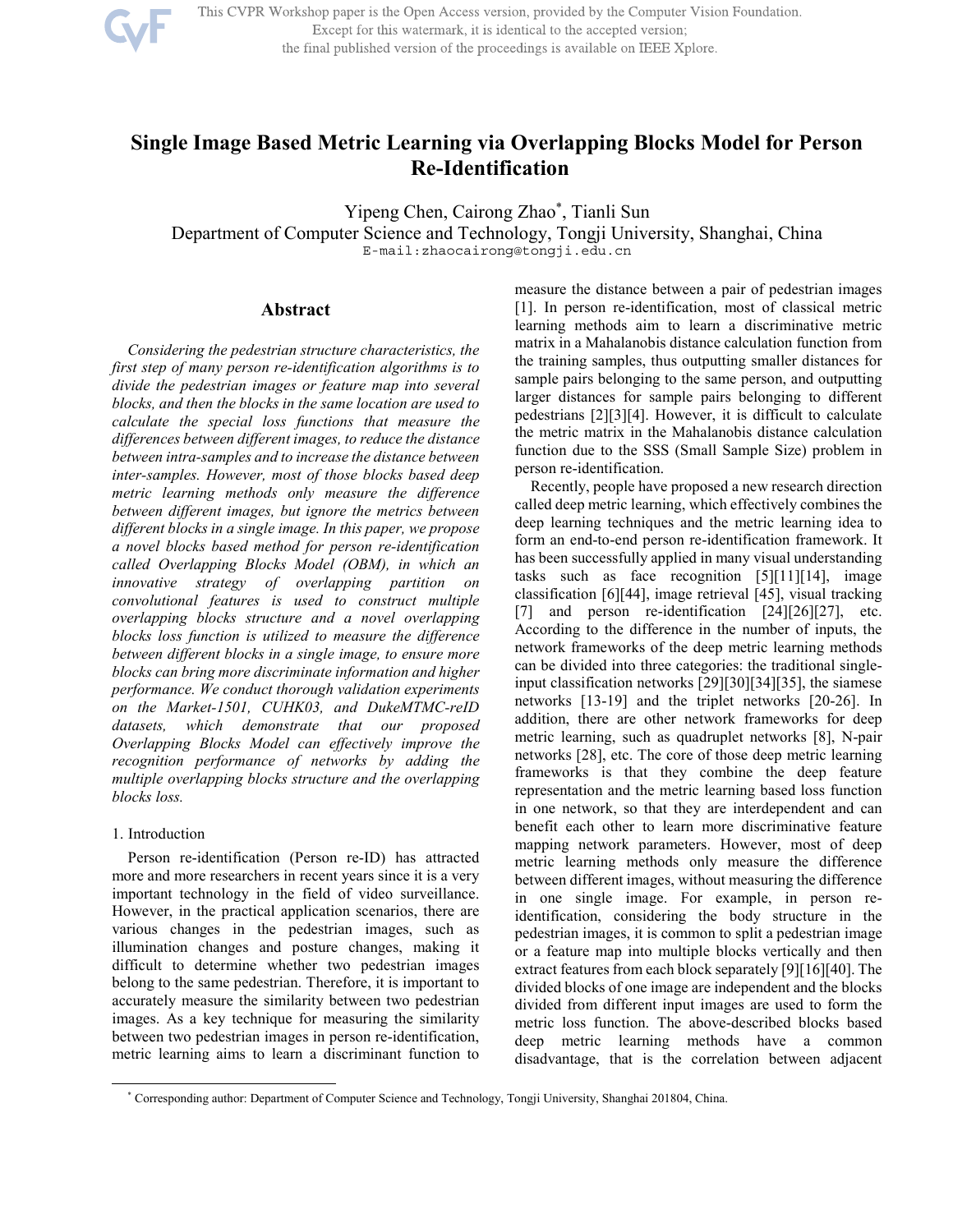blocks from the one<br>Resnet 50



Figure 1: Example network structure of PCB method

image is deficient and the metric between multiple blocks in one image is lacking. For a more specific example, Fig 1 shows the network structure of the Part-based Convolutional Baseline (PCB) method [9], which employs a simple strategy of uniform partition on convolutional features and has been proved as a strong convolutional baseline for person re-identification. The PCB method takes ResNet50 [30] network without hidden fullyconnected layers as backbone network. When an image undergoes all the layers inherited from the backbone network, it becomes a 3D tensor T of activations. Afterwards, the 3D tensor T is partitioned into six horizontal blocks and each horizontal block is averaged into a single column vector  $g_i$  ( $i = 1, 2, ..., 6$ ). Then the six column vectors  $g_i$  ( $i = 1, 2, ..., 6$ ) are reduced to column vectors  $h_i$  respectively. Finally, each  $h_i$  is inputted into a commonly classifier, to predict the identity (ID) of the input. Due to its simple strategy of uniform partition on convolutional features and its efficient network structure based on multiple blocks, the PCB method achieves superior performance in person re-identification. However, in the PCB method, each of the partitioned horizontal blocks in tensor T is independent and there is no correlation between any adjacent blocks, resulting in loss of information of a larger image area.

In order to solve this problem, this paper proposes a novel person re-identification method called Overlapping Blocks Model (OBM), in which an innovative strategy of overlapping partition on convolutional features is used to construct multiple overlapping blocks structure, and then each of overlapping blocks is used to calculate the classification loss. Meanwhile, in the OBM method, a novel overlapping blocks loss function based on a single image is proposed and calculated to combine with the classical classification loss, which can ensure that more blocks with more image information in one image can be used to calculate lower classification loss and obtain higher reidentification performance. Similar to the PCB method mentioned above, our proposed OBM method takes ResNet50 network without hidden fully-connected layers as backbone network and the 3D tensor T is partitioned into six horizontal blocks uniformly. The difference from the PCB method is that the OBM method averaged all two adjacent blocks into a single column vector and averaged all three adjacent blocks into a single column vector, thus

the number of column vectors  $g_i$  would achieve 15 (6+5+4), and each of the partitioned six horizontal blocks are no longer independent. Meanwhile, in terms of the loss function, the OBM method utilizes a novel overlapping blocks loss to measure the difference between different blocks in one single image. It is consisted of the classification loss differences between overlapping blocks, and it can ensure that the recognition ability of any combination of the adjacent blocks is larger than either of them. We tested these improvements on three public datasets (Market1501 [10], CUHK03 [12] and DukeMTMC-reID [11]) and the experimental results show that the strategy of overlapping partition on convolutional features is effective and the combination of adjacent blocks is a useful complement to single independent block. Moreover, the experimental results also show that the proposed single image based overlapping blocks loss function can effectively improve the re-identification performance in most cases.

The main contributions of this paper are listed as follows:

(1). We propose a novel person re-identification method called Overlapping Blocks Model (OBM), in which an innovative strategy of overlapping partition on convolutional features is used to obtain multiple overlapping blocks structure of feature map.

(2). A novel single image based overlapping blocks loss function is proposed to combine with classification loss to form the loss function of the OBM method, which can ensure that more blocks can bring more discriminate information and higher performance.

(3). We tested our proposed method on three public datasets (Market1501, CUHK03, and DukeMTMC-reID) and the experimental results show that the strategy of overlapping partition on convolutional features in the OBM method is effective and robust, and the single image based overlapping blocks loss can effectively improve the reidentification performance in most cases.

The rest of the paper is organized as follows. Section 2 introduces some related works about deep metric learning methods. Section 3 introduces our proposed OBM method in detail. Experiments on three public datasets are described in Section 4. Finally, the conclusion is draw in Section 5.

#### 2. Related Work

The goal of deep metric learning is to learn a deep metric function to map the original images to a discriminate feature space in which the distance between samples of the same person is smaller than samples of different people. In general, the traditional single-input classification networks, such as AlexNet [34], VGGNet [35], GoogLeNet[29], ResNet [30], can be seen as one of the many network frameworks in the field of deep metric learning. The cross entropy loss calculation function or logistic loss calculation function try to focus the samples of the same person to a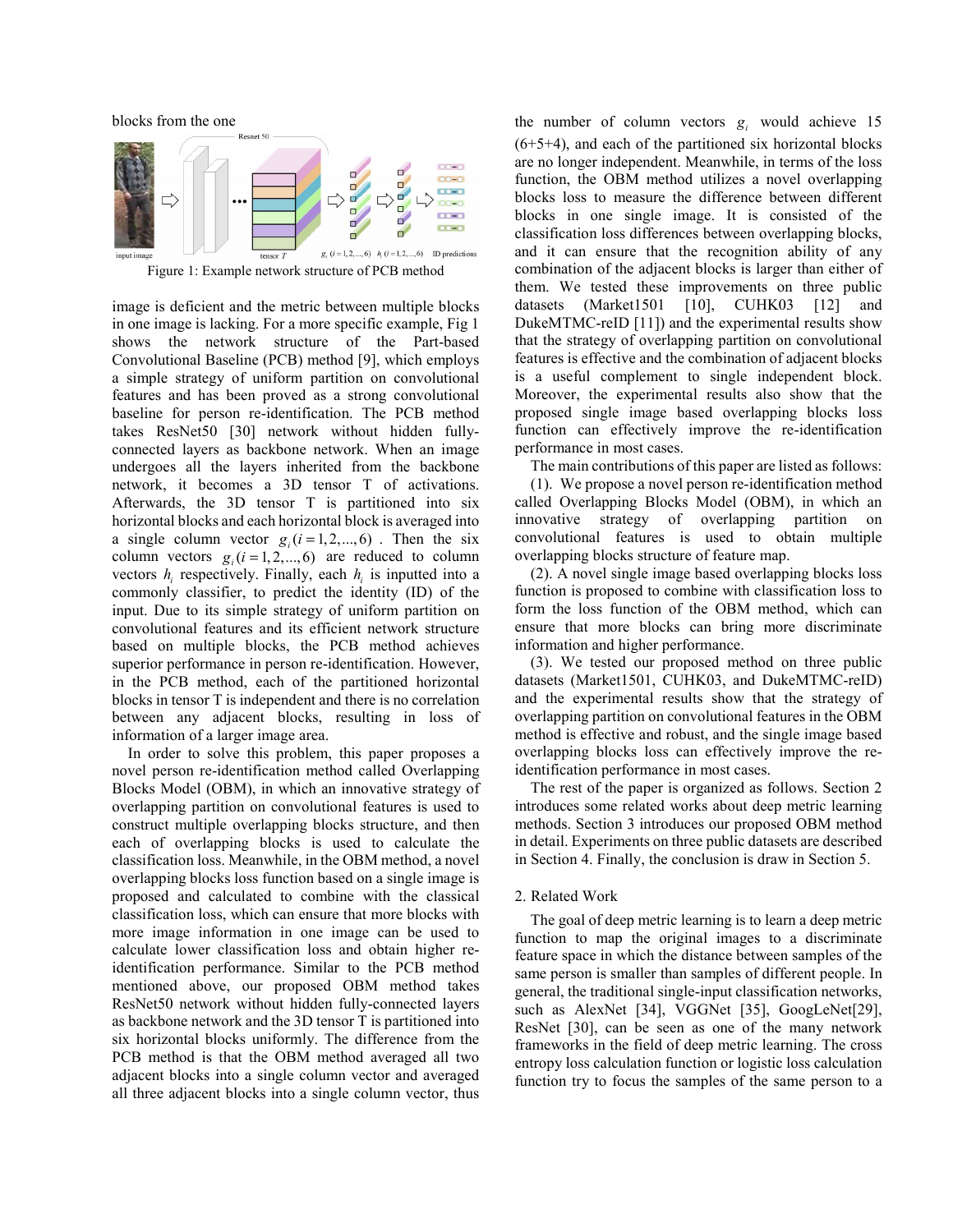unit point and keep the samples of the different people at a certain distance. Sun et al. [9] employed a traditional singleinput classification network (ResNet50 [30]) and a simple strategy of uniform partition on convolutional features to reconstruct the network which has been proved as a strong convolutional baseline for person re-identification. However, the correlation between adjacent blocks from the one feature map is deficient and the metric between multiple blocks in one image is lacking.

In addition to the traditional single-input classification networks, there are two main types of network frameworks that are being used in deep metric learning methods: the siamese networks and the triplet networks.

## 2.1. Siamese Networks

The most common problem when applying single-input classification networks to person re-identification in the early days was lack of training data. In order to deal with this problem, Yi et al. [16] used the siamese networks [39] to determine whether a pair of pedestrian images inputted was the same person. The input pedestrian image pairs can be the same person or different person, so it can greatly alleviate the problem of lack of training data. In [16], the siamese networks consisted of a symmetry structure with two sub-networks, and the two sub-networks were connected by a cosine function. The networks were trained by minimizing a metric learning based contrastive loss function. Varior et al. [36] proposed a gating function to selectively emphasize the common local patterns by comparing the mid-level features across pairs of images, which produces flexible representations for the same image according to the images they are paired with. Chung et al. [37] presented a two stream convolutional neural network where each stream is a siamese network. They also proposed a weighted two stream training objective function which combines the siamese cost of the spatial and temporal streams with the objective of predicting a person's identity.

#### 2.2. Triplet Networks

Compared with the single-input classification networks and the siamese networks, the triplet networks have more choices in the selection of training samples. The key to improving the performance of the triplet networks is to design a suitable metric learning based triplet loss function and select efficient training samples to train the networks. Cheng et al. [38] proposed a multi-channel Parts-Based CNN model, which successfully applied the triplet networks to person re-identification. Shi et al. [24] proposed a novel moderate positive sample mining method to train triplet CNN for person re-identification, dealing with the problem of large variation. In [25], a novel deep metric learning method was proposed that combines the triplet model and the global structure of the embedding space. Moreover, a smart mining procedure was proposed that produces effective training samples for a low computational cost. Hermans et al. [26] showed that, for models trained from scratch as well as pretrained ones, using a variant of the triplet loss to perform end-to-end deep metric learning outperforms most other published methods by a large margin.

# 2.3. Others

Existing network frameworks of deep metric learning methods based on the contrastive loss or the triplet loss often suffer from slow convergence, in part because they use only one negative sample and do not interact with the other negative samples in each update. To solve this problem, Song et al. [30] described a deep metric learning method for taking full advantage of the training batches in the neural network training by lifting the vector of pairwise distances within the batch to the matrix of pairwise distances. In [31], Sohn presented a scalable novel objective, multi-class N-pair loss, for deep metric learning, which significantly improves upon the triplet loss by pushing away multiple negative examples jointly at each update. In addition, Chen et al. [11] proposed a quadruplet deep network using a margin-based online hard negative mining based on the quadruplet loss.

#### 3. Our approach

In the above-mentioned deep metric learning methods, there are some local feature extraction models based on the block images and some global feature extraction models based on the entire pedestrian image. All of them measure the differences between different images, to reduce the distance between intra-samples and to increase the distance between inter-samples by designing specific loss functions for training networks. However, it's also important to measure the differences in a single image, such as the difference between two different blocks in one image, which may help improve the recognition performance of the networks, and that is the intention of our proposed method. In this paper, we propose a novel deep metric learning framework for person re-identification called Overlapping Blocks Model (OBM) which can utilize the discerning information between overlapping blocks effectively. Comparing to the PCB method [9], the improvements of OBM method lie in the following two points:

(1) After backbone network, OBM averaged each block, each two neighboring blocks and each three adjacent blocks into a single column vector, thus the number of column vector  $g_i$  would achieve 15 (6+5+4) and the adjacent blocks are no longer independent.

(2) A novel overlapping blocks loss function was proposed and combined with the classification loss function to train networks which can ensure that more blocks of one image can bring more discriminate information and higher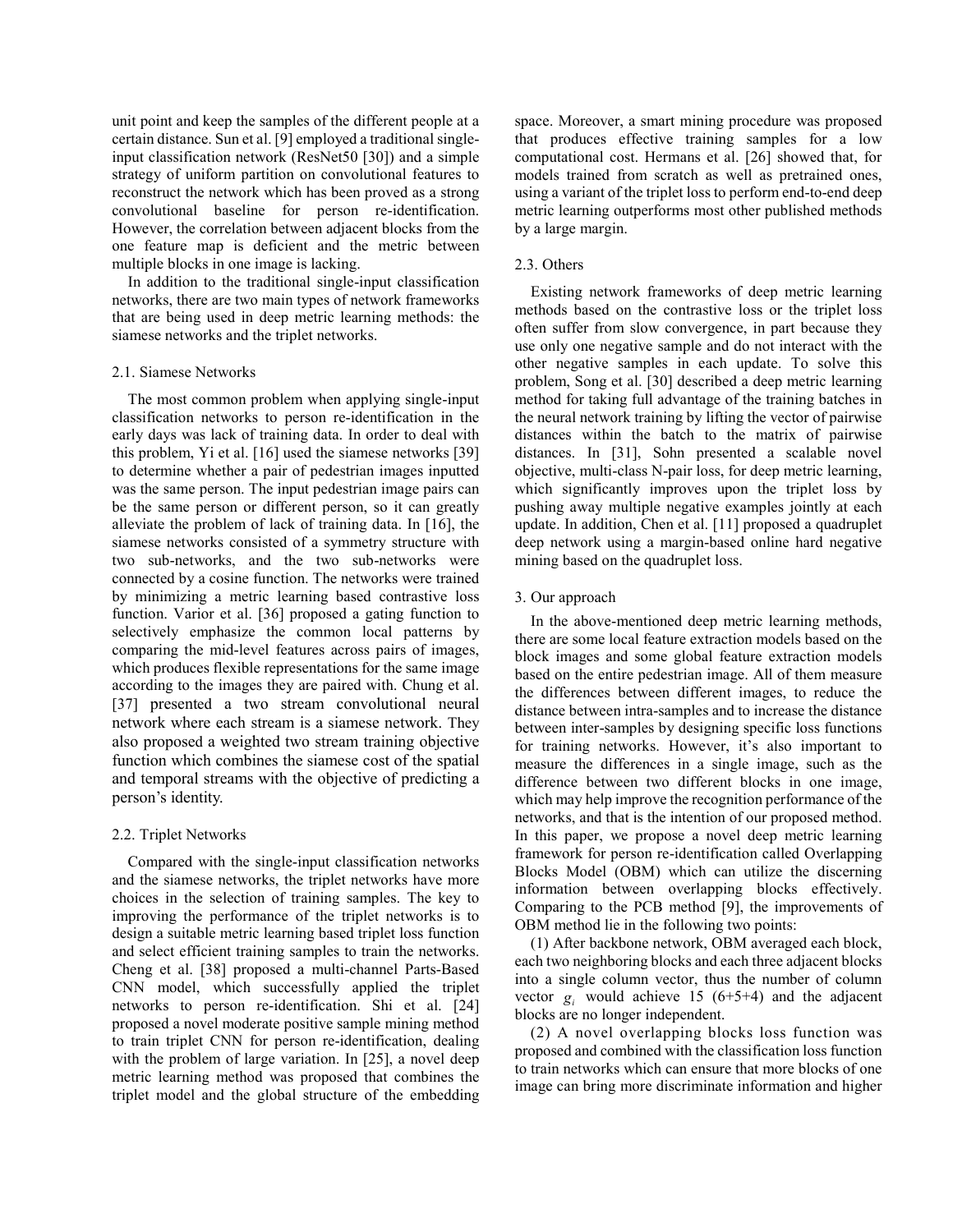

Figure 2: The schematic diagram of the multiple overlapping blocks structure

performance. In this section, we will introduce the OBM method in more detail.

#### 3.1. Multiple Overlapping Blocks Structure

In PCB method, as shown in Fig 1, when an image undergoes all the layers inherited from the backbone network, it becomes a 3D tensor T of activations, and then the tensor T was partitioned into six horizontal blocks equally. After that, each horizontal block was averaged into a single column vector and then each column vector was used as an independent ID classifier. However, each horizontal block in tensor T is independent and there are no correlations between neighboring blocks in PCB method, causing the information between blocks losing.

Thus, we propose a multiple overlapping blocks structure that based on the six-blocks structure in PCB method, we adding some bigger blocks composed of two adjacent blocks or three adjacent blocks. More specifically, as shown in Fig 2, the tensor *T* was partitioned into six horizontal blocks  $t_k$  ( $k = 1, 2, \dots, 6$ ) equally . Not only we averaged each horizontal block into a single column vector  $g_{1k}$  ( $k = 1, 2, \dots, 6$ ), but also we averaged all two adjacent blocks and three adjacent blocks into column vectors  $g_{2k}$  ( $k = 1, 2, ..., 5$ ) and  $g_{3k}$  ( $k = 1, 2, 3, 4$ ), where the column vector  $g_{2k}$  was obtained by averaging two adjacent blocks  $t_k$  and  $t_{k+1}$ , and the column vector  $g_{3k}$  was obtained by averaging three adjacent blocks  $t_k$ ,  $t_{k+1}$  and  $t_{k+2}$ .

All the two adjacent blocks and three adjacent blocks are averaged into single column vectors and thus the total number of column vectors would achieve 15(6+5+4). After that, all the column vectors were reduced into lowerdimension column vectors by a  $1 \times 1$  convolution layer respectively and then each column vector was input into a commonly ID classifier.

#### 3.2. Overlapping Blocks Loss

As mentioned above, we partition the tensor T into six independent horizontal blocks and utilize those six independent blocks to build up fifteen interrelated blocks. Each column vector was reduced into a lower-dimension column vector and then inputted into a commonly ID classifier. The final loss of networks is calculated by adding



Figure 3: The schematic diagram of the overlapping blocks loss

those fifteen different ID classification loss. In a sense, the ID classification loss can be seen as a metric learning loss that pulling the different images of same person to be closer and pushing the images of different person to be farther. However, those metric learning loss functions only consider the metric loss between different images but ignore the metric loss in the interior of one image, such as the metric loss between the different blocks in one image. For this problem, we propose a novel overlapping blocks loss function which can metric the loss between different blocks of one image and improve the performance effectively.

As we can see in the left side of Fig 3, the first column shows three block images split from a pedestrian image, the second column shows the images composed of adjacent block images in the first column, and the third column shows the complete pedestrian image which can be combined by two images in the second column. In the blue dotted box, with the increase of the number of block images, there are more pixels and more information in the images, thus it is easier to recognize the identity of pedestrians. In a similar way, for the tensor *T* in the multiple overlapping blocks structure, the information of different blocks is different and any two adjacent blocks must have more information than either of them, since two adjacent blocks have double neurons than single block. Taking this into consideration, we believe that the ID classification loss of any two adjacent blocks must less than the ID classification loss of either of them. For example, as shown in the right of Fig 3, the column vector  $g_{11}$  has less information than  $g_{21}$ , and  $g_{21}$  has less information than  $g_{31}$ , thus the classification loss of  $g_{31}$  should lower than  $g_{21}$ , and the classification loss of  $g_{21}$  should lower than  $g_{11}$ .

Thus we utilize the difference between single block classification loss  $Loss_{g_1}$  and two adjacent blocks classification loss  $Loss_{g_{21}}^{g_{11}}$  as the overlapping blocks loss (OBLoss) between  $g_{11}$  and  $g_{21}$  in the interior of one image, as shown in Formula (1).

$$
OBLoss(g_{21}, g_{11}) = [Loss_{g_{21}} - Loss_{g_{11}} + \alpha]_{+}
$$
 (1)

where the operation of  $[\cdot]_+$  refers to the hinge function  $max(0, \cdot)$ , and the parameter  $\alpha$  is a enforced margin between two different loss. In the experiments, the parameter  $\alpha$  is set to 0.

Similar to this, we can obtain the overlapping blocks loss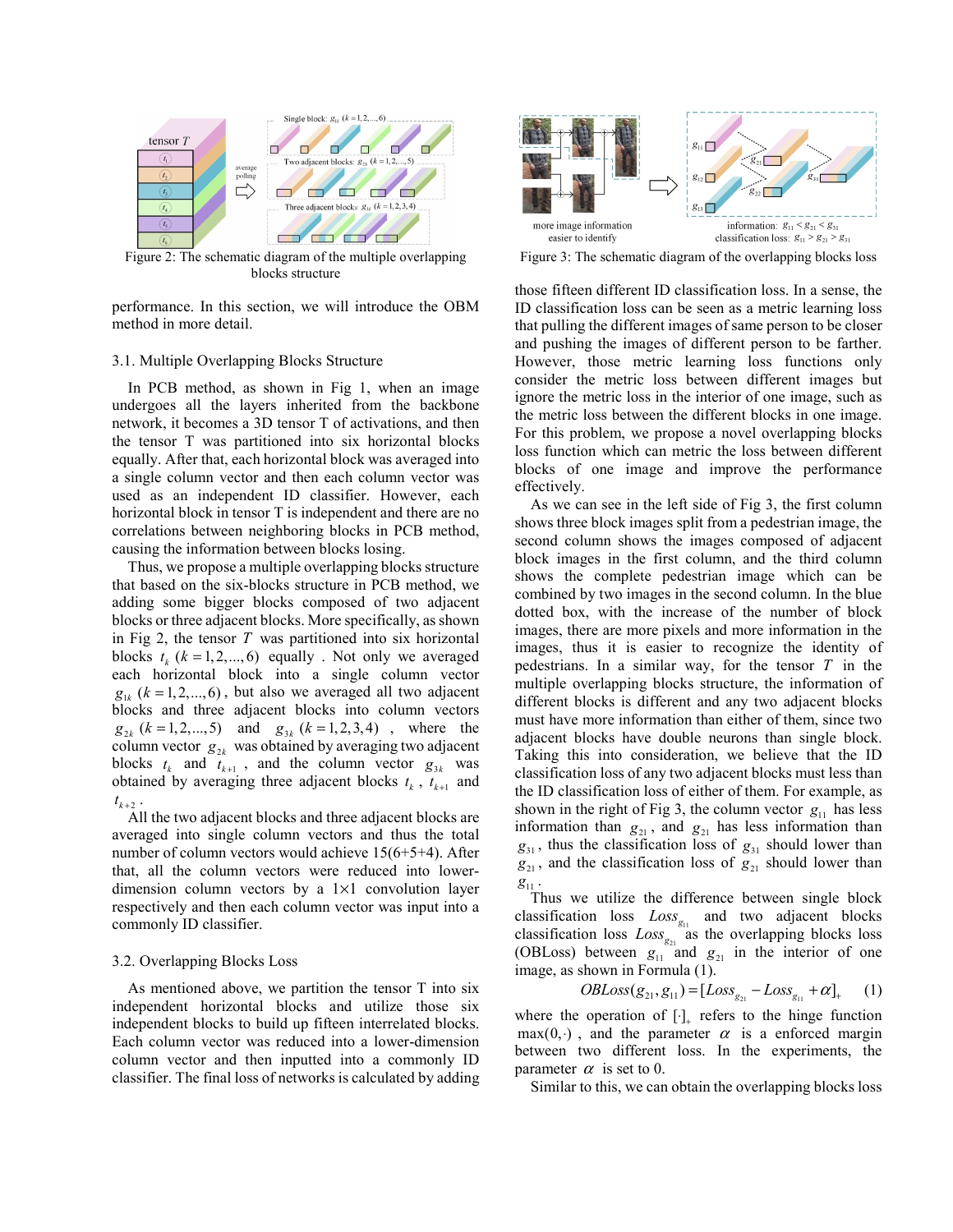

Figure 4: The framework of the Overlapping Blocks Model

between two adjacent blocks  $g_{21}$  and three adjacent blocks  $g_{31}$  such as

$$
OBIoss(g_{31}, g_{21}) = [Loss_{g_{31}} - Loss_{g_{21}} + \alpha]_{+}
$$
 (2)

In the train procedure, to boost the speed of convergence, the smaller block loss is not partitioned and the formula (1) and formula (2) can be rewritten as

$$
OBLoss(g_{21}, g_{11}) = [Loss_{g_{21}} - ZG(Loss_{g_{11}}) + \alpha]_{+}
$$
 (3)

$$
OBLoss(g_{31}, g_{21}) = [Loss_{g_{31}} - ZG(Loss_{g_{21}}) + \alpha]_{+}
$$
 (4)

where  $ZG(\cdot)$  represents the zero gradient function, which treats the variable as constant when calculating gradients, stopping the backpropagation in the learning stage.

Combining all the overlapping blocks losses between single blocks, two adjacent blocks and three adjacent blocks, we can obtain the final overlapping blocks loss as shown in Formula (5)

$$
OBIoss = \sum_{k=1}^{5} \Big[ OBLoss(g_{2k}, g_{1k}) + OBLoss(g_{2k}, g_{1(k+1)}) \Big] + \sum_{k=1}^{4} \Big[ OBLoss(g_{3k}, g_{2k}) + OBLoss(g_{3k}, g_{2(k+1)}) \Big]
$$
(5)

The advantages of overlapping blocks loss are listed as follows:

(1). Overlapping blocks loss ensure that more blocks would bring more useful information for person Re-ID.

(2). The learned deep feature would concentrate on global feature more and focus less on the interference point of local blocks.

#### 3.3. Overlapping Blocks Model

Based on the PCB method, our proposed Overlapping Blocks Model (OBM) combines the multiple overlapping blocks structure (section 3.1) and the overlapping blocks loss (section 3.2) to increase the correlation between different blocks and measure the loss between two overlapping blocks in one image. Fig 4 shows the framework of the Overlapping Blocks Model.

The input of model is a pedestrian image and after the input layer, connect one backbone network. The backbone network can be Google Inception [29], ResNet [30], or any other popular architectures of convolutional networks. Here we choose ResNet50 as the backbone network in

Overlapping Blocks Model. When the image undergoes all the layers inherited from the backbone network, it becomes a 3D tensor T of activations. After that, the 3D tensor T was partitioned into six horizontal blocks and each horizontal blocks was averaged into a single column vectors  $g_{1k}$  ( $k = 1, 2, \dots, 6$ ). Moreover, all the two adjacent blocks were averaged into column vectors  $g_{2k}$  ( $k = 1, 2, ..., 5$ ) and all the three adjacent blocks were averaged into column vectors  $g_{3k}$  ( $k = 1, 2, 3, 4$ ). Then each column vector was reduce to a lower-dimension column vector by a  $1 \times 1$ convolution layer respectively. After that, each column vector was input into a commonly ID classifier to calculate the classification loss. Then we can obtain the overlapping blocks loss between all the overlapping blocks according to the formula 5.

The final loss function of Overlapping Blocks Model is composed of the overlapping blocks loss mentioned above and the original classification loss,

 $ModelLoss = W_{cl} * ClassificationLoss + W_{obl} * OBLoss$  (6) where  $W_{cl}$  and  $W_{obl}$  are the weighted parameters. In the next section, we would discuss the impact of different weighted parameters through experiments.

Comparing with the PCB method, our proposed Overlapping Blocks Model (OBM) not only consider the independent single blocks but also the overlapping blocks. By adding overlapping blocks loss between single block and adjacent blocks, the relevance between them has been more effectively utilized.

#### 4. Experiments

#### 4.1. Datasets and Settings

#### *4.1.1 Datasets*

Three widely used challenging datasets, Market-1501 [10], CUHK03 [12], and DukeMTMC-reID [11], were used for experiments. The Market-1501 dataset is a challenging person re-identification dataset which contains 1501 pedestrians observed under 6 camera viewpoints, 19732 gallery images and 12936 training images detected by DPM [31]. The CUHK03 dataset is another challenging person re-identification dataset which contains 13164 images of 1467 pedestrian captured from two different camera views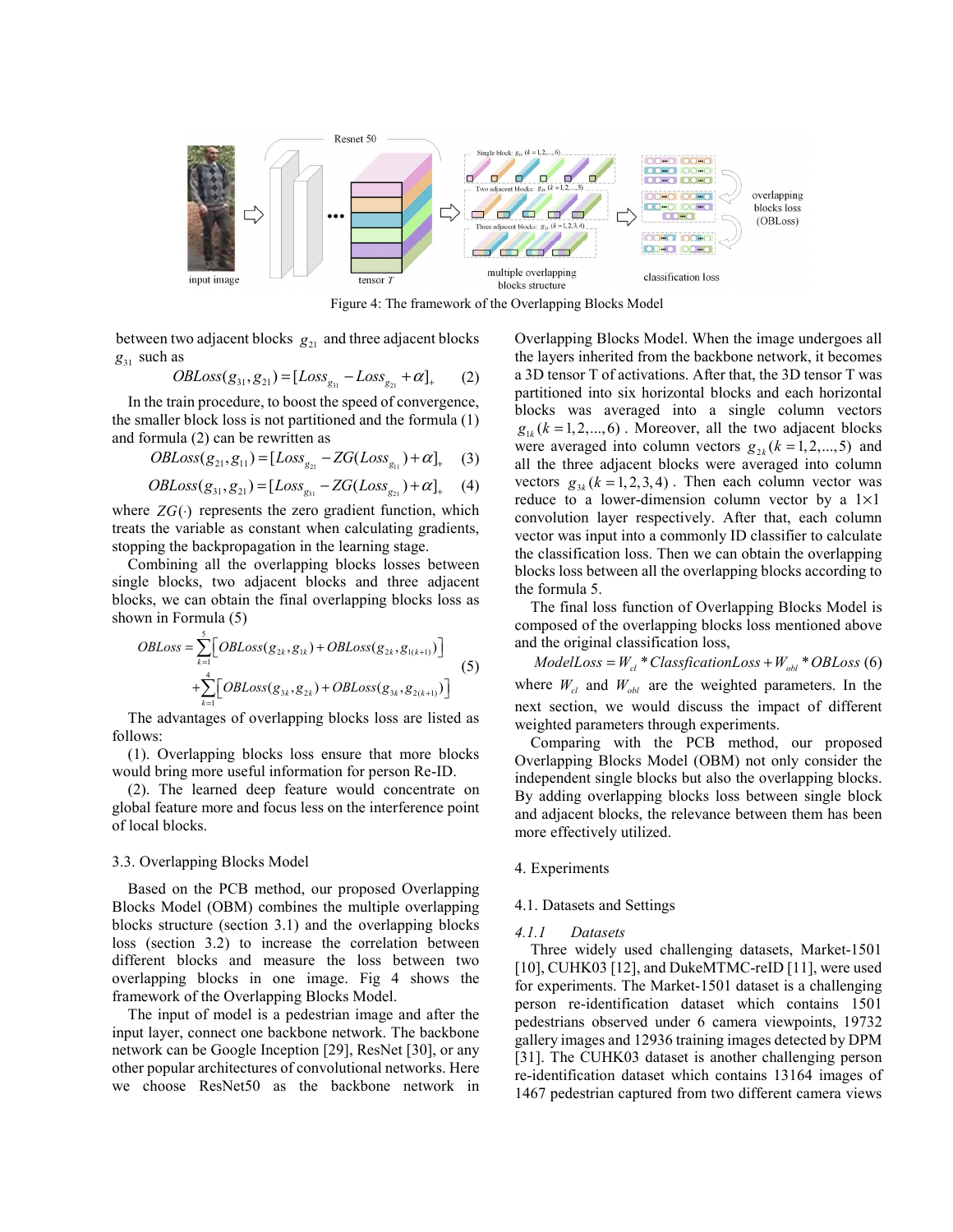in a campus environment. The DukeMTMC-reID dataset manifests itself as one of the most challenging re-ID datasets up to now which consists 1404 identities, 16522 training images, 2228 queries, and 17661 gallery images captured by 8 cameras.

# *4.1.2 Training*

The training images are augmented with horizontal flip and normalization. We set batch size to 64 and train the model for 80 epochs with base learning rate initialized at 0.1 and decayed to 0.01 after 40 epochs. The backbone model is pre-trained on ImageNet [33]. With one NVIDIA GeForce GTX 1080Ti GPU and Pytorch as the platform, training a standard Overlapping Blocks Model on Market-1501 (12,936 training images) consumes about 40 and 50 minutes, which is little larger than the standard PCB method.

#### *4.1.3 Evaluation metrics*

We used Cumulated Matching Characteristics (CMC) curve to evaluate the performance of person reidentification methods for all datasets in this paper. Because the complexity of the re-identification problem, the topranked matching rate was considered. In this paper, 1 ranked, 5-ranked and 10-ranked matching rates were selected for compared. Moreover, we also regard person reidentification as a retrieval task and thus mean Average Precision (mAP) is also used as the evaluation metric.

#### 4.2. Experimental Results and Analysis

# *4.2.1 The experimental results on Market-1501 dataset*  To show the improvement of our proposed OBM method, we conducted thorough validation experiments on market-1501 dataset.

Firstly, to evaluate the necessity of multiple overlapping blocks structure, we construct one-layer zero lap structure, two-layers overlapping blocks structure, three-layers overlapping blocks structure and remove the overlapping blocks loss (set  $W_{obl}$  to 0) in the training stage, where onelayer zero lap structure is consisted of six single horizontal blocks  $g_{1k}$   $(k = 1, 2, \dots, 6)$  (same as PCB method), twolayers overlapping blocks structure is consisted of six single horizontal blocks  $g_{1k}$  ( $k = 1, 2, ..., 6$ ) and five two adjacent blocks  $g_{2k}$  ( $k = 1, 2, ..., 5$ ), three-layers overlapping blocks structure is consisted of  $g_{1k}$  ( $k = 1, 2, ..., 6$ ),  $g_{2k}$  ( $k = 1, 2, ..., 5$ ) and  $g_{3k}$  ( $k = 1, 2, 3, 4$ ). Table 1 shows the comparison of three different structures. Two-layers overlapping blocks structure achieves better performance than one-layer zero lap structure. Meanwhile, three-layers overlapping blocks structure is better than two-layers overlapping blocks structure. The gap between the results in Table 1 indicate the multiple overlapping blocks structure are indispensable.

Next, we conducted experiments with different parameters  $(W_{obl})$  to show the impact of the overlapping blocks loss. Three-layers overlapping blocks structure are used in all experiments and the weight parameters  $W_c$  is set TABLE I

THE COMPARISON OF THREE DIFFERENT STRUCTURES ON MARKET-1501 DATASET.

| Number of Layers | $Rank=1$ | $Rank=5$ | $Rank=10$ | mAP   |
|------------------|----------|----------|-----------|-------|
| One              | 92.31    | 96.88    | 97.80     | 77.30 |
| Two              | 92.43    | 97.00    | 97.92     | 79.14 |
| Three            | 92.61    | 97.05    | 98.06     | 79.50 |

TABLE II THE COMPARISON OF SIX DIFFERENT PARAMETER ON MARKET-1501 **DATASET** 

| <i><u>DIMINULI.</u></i> |          |          |           |       |  |  |  |
|-------------------------|----------|----------|-----------|-------|--|--|--|
| Parameters              | $Rank=1$ | $Rank=5$ | $Rank=10$ | mAP   |  |  |  |
|                         | 92.61    | 97.05    | 98.06     | 79.50 |  |  |  |
| 0.1                     | 93.08    | 97.42    | 97.98     | 80.18 |  |  |  |
| 0.2                     | 93.24    | 97.49    | 98.16     | 80.42 |  |  |  |
| 0.5                     | 92.70    | 96.91    | 97.95     | 80.24 |  |  |  |
|                         | 92.96    | 97.39    | 98.25     | 79.67 |  |  |  |
| $\mathcal{D}$           | 92.58    | 97.27    | 98.22     | 79.45 |  |  |  |

to 1. Table 2 shows the comparison of different parameter values (0, 0.1, 0.2, 0.5, 1, 2). As we can see in the Table 2, the results of the parameter values (0.1, 0.2, 0.5, and 1) are better than the parameter values (0, 2) and the parameter value (0.2) achieves the highest performance, which indicates the overlapping blocks loss is indispensable in the training stage and can enable neural networks to learn more useful and discriminate features from adjacent blocks. However, when the parameter value is set too high (2), the recognition performance will decrease, which indicates that we should not pay too much attention to the loss of adjacent blocks and ignore the loss between different images. Therefore, setting the parameter  $W_{obl}$  between 0.1 and 1 is a good choice.

Compare to the PCB method, our proposed OBM method focus more on adjacent blocks and utilizing a novel overlapping blocks loss to measure the difference between the single block and adjacent blocks, learning more useful and discriminate features from adjacent blocks. The Table 3 and Fig 5 shows the experimental results of the OBM method, the PCB method and other state-of-the-art methods on market-1501 dataset. As shown in Table 3, the OBM method can consistently improve the PCB method, where the gain of rank-1 accuracy and mAP can achieve 0.93%, 3.12% respectively. Meanwhile, we use reranking method [32] to further boost the performance especially mAP. When the OBM is combined with the reranking method, the rank-1 accuracy can achieve 94.06% and the mAP can achieve 91.21%, which are better than "PCB+Reranking". Moreover, to shown the robustness of multiple overlapping blocks structure and overlapping blocks loss, we replace the backbone network from ResNet50 to VGG 16. The experimental results are shown in the last two lines in the Table 3. Our proposed method is also effective when using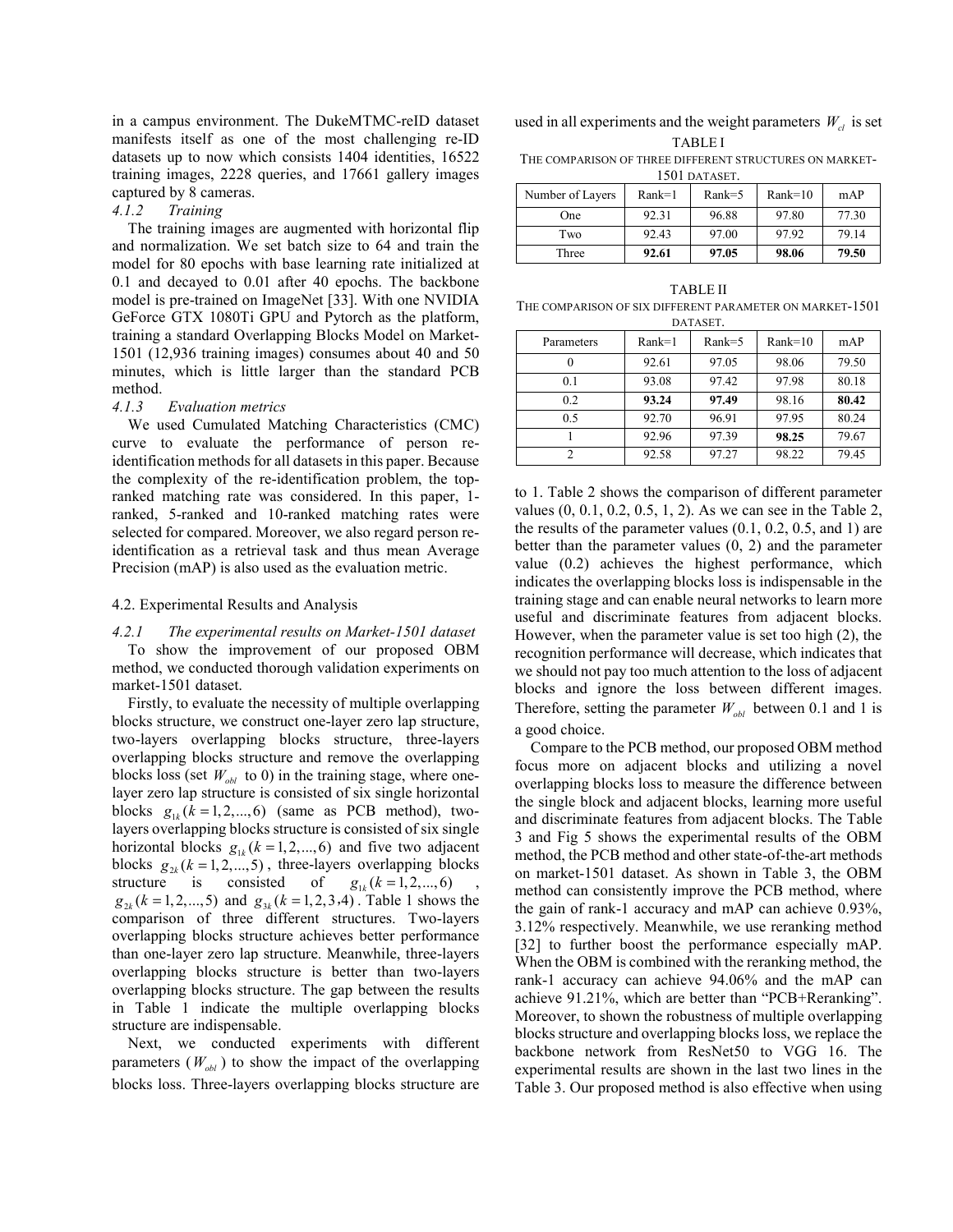the VGG16 network as the backbone network.



Figure 5: The CMC curves and mAP on the Market-1501 dataset.

x

#### TABLE III

THE RECOGNITION RESULTS OF OUR MODEL AND OTHER THE STATE-OF-THE-ART METHODS ON MARKET-1501 DATASET.

| Method            | $Rank=1$ | $Rank=5$ | $Rank=10$ | mAP   |
|-------------------|----------|----------|-----------|-------|
| OBM (Ours)        | 93.24    | 97.49    | 98.16     | 80.42 |
| <b>PCB</b> [9]    | 92.31    | 96.88    | 97.80     | 77.30 |
| AlignedReID [40]  | 88.81    | 95.64    | 97.36     | 75.92 |
| Hacnn $[41]$      | 90.93    | 96.35    | 97.77     | 75.62 |
| Mlfn $[42]$       | 90.18    | 95.93    | 97.44     | 74.36 |
| Resnet50mid [43]  | 90.23    | 96.37    | 97.94     | 76.09 |
| Triplet-Loss [26] | 86.61    | 95.04    | 97.73     | 72.01 |
| OBM+Reranking     | 94.06    | 96.70    | 97.80     | 91.21 |
| PCB+Reranking     | 93.57    | 96.62    | 97.25     | 89.42 |
| OBM (VGG16)       | 91.12    | 96.44    | 97.77     | 75.22 |
| PCB (VGG16)       | 90.44    | 96.29    | 97.39     | 74.08 |

#### *4.2.2 The experimental results on CUHK03 dataset*

Similar to the experiments on market-1501 dataset, we conducted thorough validation experiments on CUHK03 dataset.

Firstly, we construct one-layer zero lap structure, threelayers overlapping blocks structure without the overlapping blocks loss (set  $W_{obl}$  to 0), and three-layers overlapping blocks structure with the overlapping blocks loss (set *Wobl* to 0.1) in the training stage to evaluate the necessity of multiple overlapping blocks structure and overlapping blocks loss. Table 4 shows the comparison results. We can see the three-layers overlapping blocks structure is better than the one-layer zero lap structure, which indicates the importance of multiple overlapping blocks structure. Meanwhile, three-layers overlapping blocks structure with the overlapping blocks loss achieve higher rank-1 accuracy and mAP than three-layers overlapping blocks structure without the overlapping blocks loss. The results verify the view that the overlapping blocks loss is beneficial to performance.

We also compare the OBM method to the PCB method and other state-of-the-art methods on CUHK03 dataset and the experimental results are shown in Table 5 and Fig 6. As we can see in the Table 5, the OBM method is 3.87% and 5.15% better than PCB method on the rank-1 accuracy and TABLE IV

THE COMPARISON OF THREE DIFFERENT STRUCTURES ON CUHK03

| DATASET.           |          |          |           |       |  |  |
|--------------------|----------|----------|-----------|-------|--|--|
| Method             | $Rank=1$ | $Rank=5$ | $Rank=10$ | mAP   |  |  |
| OneLayer           | 61.13    | 79.29    | 85.79     | 57.04 |  |  |
| ThreeLayers        | 63.71    | 81.33    | 86.34     | 59.63 |  |  |
| ThreeLayers+OBLoss | 65.00    | 82.14    | 87.29     | 62.19 |  |  |

| <b>TABLE V</b>                                            |
|-----------------------------------------------------------|
| THE RECOGNITION RESULTS OF OUR MODEL AND OTHER THE STATE- |
| OF-THE-ART METHODS ON CUHK03 DATASET.                     |

| Method            | $Rank=1$ | $Rank=5$ | $Rank=10$ | mAP   |
|-------------------|----------|----------|-----------|-------|
| OBM (Ours)        | 65.00    | 82.14    | 87.29     | 62.19 |
| PCB [9]           | 61.13    | 79.29    | 85.79     | 57.04 |
| AlignedReID [40]  | 60.36    | 78.64    | 85.07     | 57.34 |
| Hacnn $[41]$      | 51.13    | 79.12    | 87.62     | 62.67 |
| Mlfn $[42]$       | 50.12    | 76.26    | 84.06     | 61.83 |
| Resnet50mid [43]  | 51.05    | 76.58    | 83.93     | 62.06 |
| Triplet-Loss [26] | 53.79    | 73.79    | 82.36     | 51.73 |
| OBM+Reranking     | 73.93    | 83.50    | 88.79     | 76.13 |
| PCB+Reranking     | 72.00    | 81.86    | 87.71     | 74.43 |



Figure 6: The CMC curves and mAP on the CUHK03 dataset.

mAP respectively. Compared with other state-of-the-art methods, the OBM method also has advantages in performance. Moreover, combined with the reranking method [32], the OBM method is still better than PCB method with significantly improved performance.

# *4.2.3 The experimental results on DukeMTMC-reID dataset*

Our proposed OBM method has a significant improvement on the market-1501 and CUHK03 datasets. In order to verify the robustness of the OBM method, we also conducted thorough validation experiments on the DukeMTMC-reID dataset, which is the dataset with the largest number of views in the three tested datasets.

Firstly, we compare the performance of baseline structure (one-layer zero lap structure), three-layers overlapping blocks structure without the overlapping blocks loss (set  $W_{obl}$  to 0), and three-layers overlapping blocks structure with the overlapping blocks loss (set *Wobl* to 0.2). The experimental results are shown in Table 6.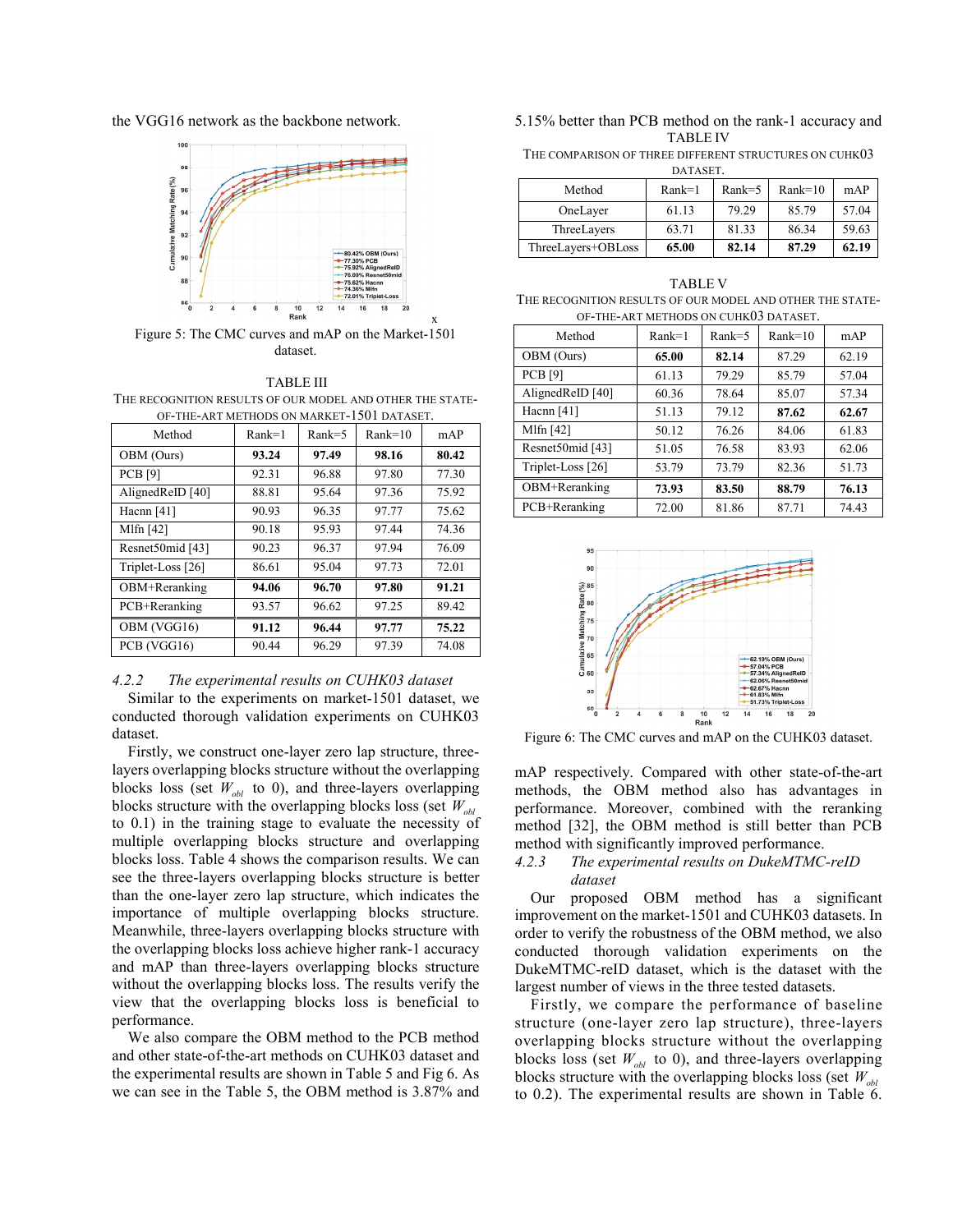|                                                 |  |  |  |  |  |          |  | From the Table 6 we can see the same results that the |  |
|-------------------------------------------------|--|--|--|--|--|----------|--|-------------------------------------------------------|--|
|                                                 |  |  |  |  |  | TABLE VI |  |                                                       |  |
| THE COMPARISON OF THREE DIFFERENT STRUCTURES ON |  |  |  |  |  |          |  |                                                       |  |

DUKEMTMC-REID DATASET.

| DUNEM HMC-NEID DATASET. |          |          |           |       |  |  |
|-------------------------|----------|----------|-----------|-------|--|--|
| Method                  | $Rank=1$ | $Rank=5$ | $Rank=10$ | mAP   |  |  |
| OneLayer                | 84.47    | 91.57    | 93.76     | 69.94 |  |  |
| ThreeLayers             | 85.05    | 92.18    | 94.21     | 71.04 |  |  |
| ThreeLayers+OBLoss      | 85.32    | 92.46    | 94.38     | 71.73 |  |  |

TABLE VII THE RECOGNITION RESULTS OF OUR MODEL AND OTHER THE STATE-OF-THE-ART METHODS ON DUKEMTMC-REID DATASET.

| Method            | $Rank=1$ | $Rank=5$ | $Rank=10$ | mAP   |
|-------------------|----------|----------|-----------|-------|
| OBM (Ours)        | 85.32    | 92.46    | 94.38     | 71.73 |
| <b>PCB</b> [9]    | 84.47    | 91.57    | 93.76     | 69.94 |
| AlignedReID [40]  | 81.55    | 90.44    | 93.13     | 66.71 |
| Hacnn $[41]$      | 80.13    | 89.62    | 92.14     | 63.21 |
| Mlfn $[42]$       | 81.14    | 90.25    | 92.56     | 63.22 |
| Resnet50mid [43]  | 81.67    | 89.98    | 93.04     | 64.08 |
| Triplet-Loss [26] | 78.19    | 89.41    | 91.83     | 62.57 |
| OBM+Reranking     | 89.09    | 93.36    | 94.61     | 85.39 |
| PCB+Reranking     | 88.31    | 93.18    | 94.38     | 84.12 |
|                   |          |          |           |       |

performance of three-layers overlapping blocks structure is better than baseline structure (one-layer zero lap structure) and the overlapping blocks loss has a great help to improve performance. The results indicate that the multiple overlapping blocks structure and the overlapping blocks loss are robust that also showing effective improvement on DukeMTMC-reID dataset.

Finally, we compare our proposed OBM method to the PCB method and other state-of-the-art methods on the DukeMTMC-reID dataset. The experimental results are shown in Table 7 and Fig 7. As we can see, the OBM method can consistently improve the PCB method, where the gain of rank-1 accuracy and mAP achieve 0.85%, 1.79% respectively. Moreover, the performance of OBM method is better than other compared state-of-the-art methods. When the OBM method is combined with the reranking method in [32], the rank-1 accuracy can achieves 89.09% and the mAP can achieves 85.39%, which are better than the "PCB+Reranking" method.

# 5. Conclusion

In this paper, we proposed a novel deep metric learning approach for person re-identification called Overlapping Blocks Model (OBM), which is consist of the multiple overlapping blocks structure and the overlapping blocks loss. The proposed multiple overlapping blocks structure utilizes the multiple overlapping blocks of feature map to calculate the classification loss, which can increase the correlation between different independent blocks in one image. The overlapping blocks loss can measure the differences between two overlapping blocks in one single



Figure 7: The CMC curves and mAP on the DukeMTMC-reID dataset.

image and ensure more blocks can bring more discriminate information. The experiments on three publicly datasets, market-1501, CUHK03, and DukeMTMC-reID, show the effectiveness and the robustness of OBM method. It would be interesting to see that the multiple overlapping blocks structure and the overlapping blocks loss can be applied to other block based methods.

# Acknowledges

The authors would like to thank the anonymous reviewers for their critical and constructive comments and suggestions. This work was supported by the China National Natural Science Foundation under Grant No. 61673299, 61203247, 61573259, 61573255.

# References

- [1] Kulis B. Metric learning: A survey[J]. Foundations and Trends® in Machine Learning, 2013, 5(4): 287-364.
- [2] Koestinger M, Hirzer M, Wohlhart P, et al. Large scale metric learning from equivalence constraints[C]. Computer Vision and Pattern Recognition (CVPR), 2012 IEEE Conference on. IEEE, 2012: 2288-2295.
- [3] Liao S, Hu Y, Zhu X, et al. Person re-identification by local maximal occurrence representation and metric learning[C]. Proceedings of the IEEE conference on computer vision and pattern recognition. 2015: 2197-2206.
- [4] Xiong F, Gou M, Camps O, et al. Person re-identification using kernel-based metric learning methods[C]. European conference on computer vision. Springer, Cham, 2014: 1-16.
- [5] Lu J, Hu J, Tan Y P. Discriminative deep metric learning for face and kinship verification[J]. IEEE Transactions on Image Processing, 2017, 26(9): 4269-4282.
- [6] Cui Y, Zhou F, Lin Y, et al. Fine-grained categorization and dataset bootstrapping using deep metric learning with humans in the loop[C]. Proceedings of the IEEE Conference on Computer Vision and Pattern Recognition. 2016: 1153- 1162.
- [7] Hu J, Lu J, Tan Y P. Deep metric learning for visual tracking[J]. IEEE Transactions on Circuits and Systems for Video Technology, 2016, 26(11): 2056-2068.
- [8] Chen W, Chen X, Zhang J, et al. Beyond triplet loss: a deep quadruplet network for person re-identification[C]. The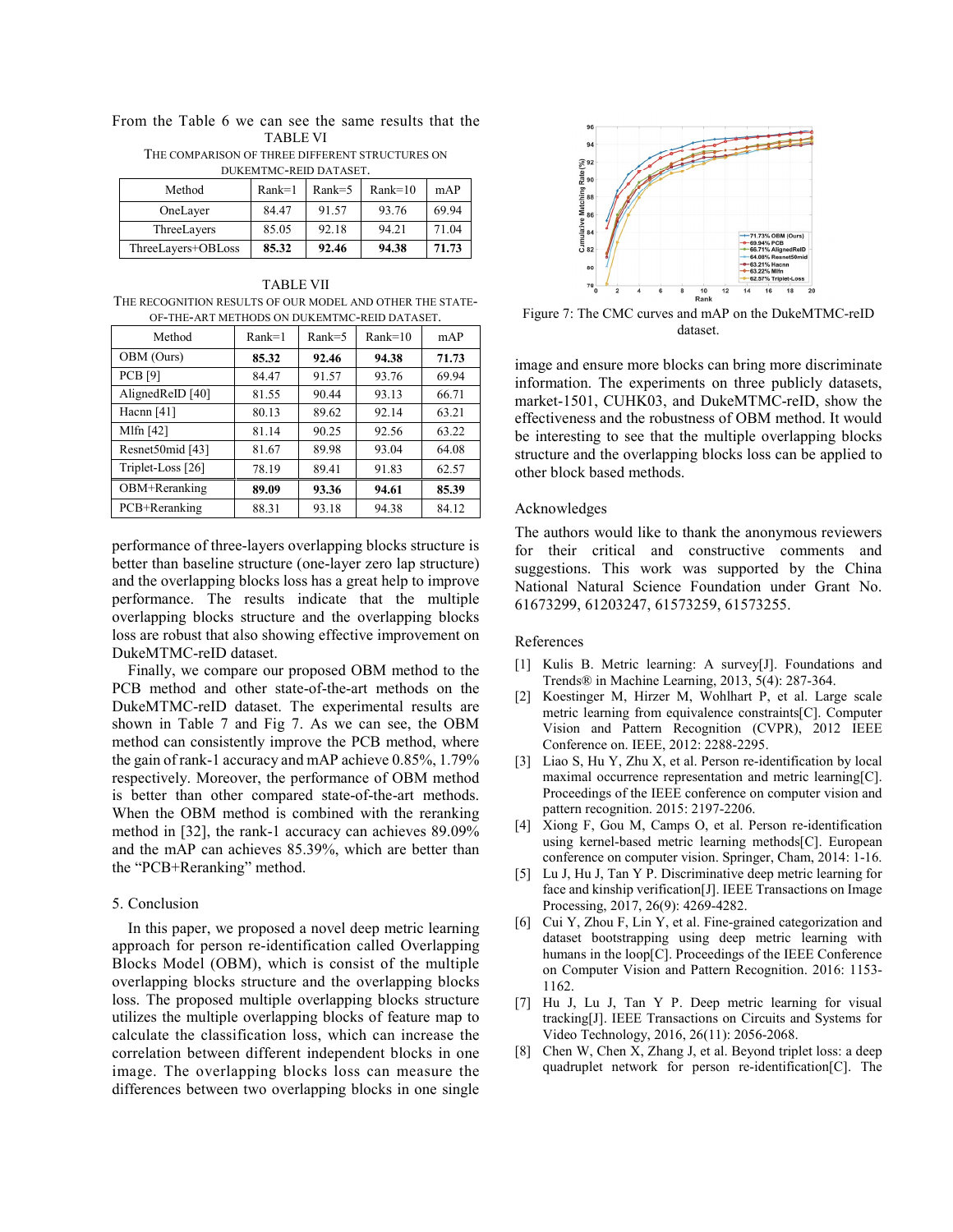IEEE Conference on Computer Vision and Pattern Recognition (CVPR). 2017, 2(8).

- [9] Sun Y, Zheng L, Yang Y, et al. Beyond Part Models: Person Retrieval with Refined Part Pooling[J]. arXiv preprint arXiv:1711.09349, 2017.
- [10] Zheng L, Shen L, Tian L, et al. Scalable person reidentification: A benchmark[C]. Proceedings of the IEEE International Conference on Computer Vision. 2015: 1116- 1124.
- [11] Ristani E, Solera F, Zou R, et al. Performance measures and a data set for multi-target, multi-camera tracking[C]. European Conference on Computer Vision. Springer, Cham, 2016: 17-35.
- [12] Li W, Zhao R, Xiao T, et al. Deepreid: Deep filter pairing neural network for person re-identification[C]. Proceedings of the IEEE Conference on Computer Vision and Pattern Recognition. 2014: 152-159.
- [13] Cai X, Wang C, Xiao B, et al. Deep nonlinear metric learning with independent subspace analysis for face verification[C]. Proceedings of the 20th ACM international conference on Multimedia. ACM, 2012: 749-752.
- [14] Hu J, Lu J, Tan Y P. Discriminative deep metric learning for face verification in the wild[C]. Proceedings of the IEEE Conference on Computer Vision and Pattern Recognition. 2014: 1875-1882.
- [15] Lu J, Hu J, Tan Y P. Discriminative deep metric learning for face and kinship verification[J]. IEEE Transactions on Image Processing, 2017, 26(9): 4269-4282.
- [16] Yi D, Lei Z, Liao S, et al. Deep metric learning for person reidentification[C]. Pattern Recognition (ICPR), 2014 22nd International Conference on. IEEE, 2014: 34-39.
- [17] Sun Y, Chen Y, Wang X, et al. Deep learning face representation by joint identification-verification[C]. Advances in neural information processing systems. 2014: 1988-1996.
- [18] Hu J, Lu J, Tan Y P. Deep transfer metric learning[C]. Computer Vision and Pattern Recognition (CVPR), 2015 IEEE Conference on. IEEE, 2015: 325-333.
- [19] Lu J, Wang G, Deng W, et al. Multi-manifold deep metric learning for image set classification[C]. Proceedings of the IEEE Conference on Computer Vision and Pattern Recognition. 2015: 1137-1145.
- [20] Wang J, Song Y, Leung T, et al. Learning fine-grained image similarity with deep ranking[C]. Proceedings of the IEEE Conference on Computer Vision and Pattern Recognition. 2014: 1386-1393.
- [21] Hoffer E, Ailon N. Deep metric learning using triplet network[C]. International Workshop on Similarity-Based Pattern Recognition. Springer, Cham, 2015: 84-92.
- [22] Schroff F, Kalenichenko D, Philbin J. Facenet: A unified embedding for face recognition and clustering[C]. Proceedings of the IEEE conference on computer vision and pattern recognition. 2015: 815-823.
- [23] Cui Y, Zhou F, Lin Y, et al. Fine-grained categorization and dataset bootstrapping using deep metric learning with humans in the loop[C]. Proceedings of the IEEE Conference on Computer Vision and Pattern Recognition. 2016: 1153- 1162.
- [24] Shi H, Yang Y, Zhu X, et al. Embedding deep metric for person re-identification: A study against large variations[C].

European Conference on Computer Vision. Springer, Cham, 2016: 732-748.

- [25] Harwood B, Carneiro G, Reid I, et al. Smart mining for deep metric learning[J]. arXiv preprint arXiv:1704.01285, 2017.
- [26] Hermans A, Beyer L, Leibe B. In defense of the triplet loss for person re-identification[J]. arXiv preprint arXiv:1703.07737, 2017.
- [27] Song H O, Xiang Y, Jegelka S, et al. Deep metric learning via lifted structured feature embedding[C]. Computer Vision and Pattern Recognition (CVPR), 2016 IEEE Conference on. IEEE, 2016: 4004-4012.
- [28] Sohn K. Improved deep metric learning with multi-class npair loss objective[C]. Advances in Neural Information Processing Systems. 2016: 1857-1865.
- [29] Szegedy C, Ioffe S, Vanhoucke V, et al. Inception-v4, inception-resnet and the impact of residual connections on learning[C]. AAAI. 2017, 4: 12.
- [30] He K, Zhang X, Ren S, et al. Deep residual learning for image recognition[C]. Proceedings of the IEEE conference on computer vision and pattern recognition. 2016: 770-778.
- [31] Felzenszwalb P, McAllester D, Ramanan D. A discriminatively trained, multiscale, deformable part model[C]. Computer Vision and Pattern Recognition, 2008. CVPR 2008. IEEE Conference on. IEEE, 2008: 1-8.
- [32] Zhong Z, Zheng L, Cao D, et al. Re-ranking person reidentification with k-reciprocal encoding[C]. Computer Vision and Pattern Recognition (CVPR), 2017 IEEE Conference on. IEEE, 2017: 3652-3661.
- [33] Deng J, Dong W, Socher R, et al. Imagenet: A large-scale hierarchical image database<sup>[C]</sup>. Computer Vision and Pattern Recognition, 2009. CVPR 2009. IEEE Conference on. Ieee, 2009: 248-255.
- [34] Krizhevsky A, Sutskever I, Hinton G E. Imagenet classification with deep convolutional neural networks[C]. Advances in neural information processing systems. 2012: 1097-1105.
- [35] Szegedy C, Liu W, Jia Y, et al. Going deeper with convolutions[C]. Proceedings of the IEEE conference on computer vision and pattern recognition. 2015: 1-9.
- [36] Varior R R, Haloi M, Wang G. Gated siamese convolutional neural network architecture for human re-identification[C]. European Conference on Computer Vision. Springer, Cham, 2016: 791-808.
- [37] Chung D, Tahboub K, Delp E J. A two stream siamese convolutional neural network for person re-identification[C]. The IEEE international conference on computer vision (ICCV). 2017.
- [38] Cheng D, Gong Y, Zhou S, et al. Person re-identification by multi-channel parts-based cnn with improved triplet loss function. Proceedings of the IEEE Conference on Computer Vision and Pattern Recognition. 2016: 1335-1344.
- [39] Bromley J, Guyon I, LeCun Y, et al. Signature verification using a" siamese" time delay neural network[C]. Advances in neural information processing systems. 1994: 737-744.
- [40] Zhang X, Luo H, Fan X, et al. Alignedreid: Surpassing human-level performance in person re-identification[J]. arXiv preprint arXiv:1711.08184, 2017.
- [41] Li W, Zhu X, Gong S. Harmonious attention network for person re-identification[C]. Proceedings of the IEEE Conference on Computer Vision and Pattern Recognition. 2018: 2285-2294.